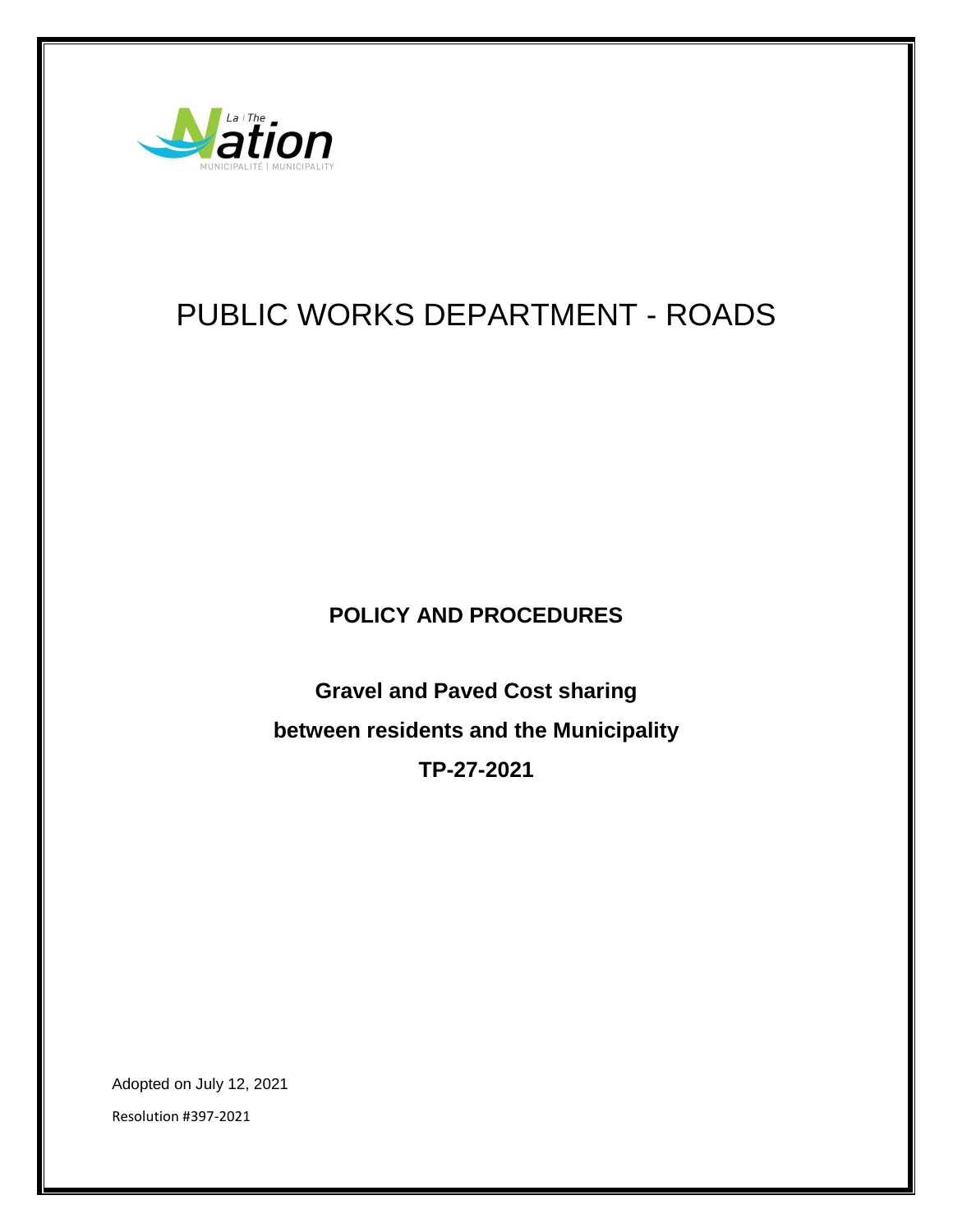

### **POLICY AND PROCEDURES GRAVEL AND PAVED COST SHARING BETWEEN RESIDENTS AND THE MUNICIPALITY TP-27-2021**

# **1. CONTEXT:**

From time to time the Municipality will receive requests to have work done on a road prior to their time in the asset management plan.

In these circumstances The Municipality may approve the work to be done pending a cost sharing partnership.

#### **2. DEFINITIONS:**

#### 2.1 **Paved road:**

Helps to seal the surface from rainfall, and thus protects the base and subgrade material. It eliminates dust problems, has high user acceptance because of increased smoothness, and can accommodate many types of vehicles such as tractor-trailers that do not operate as effectively on unsurfaced roads.

## 2.2 **Gravel road**:

Generate lower speeds than paved surfaces. Another advantage of the unpaved road is its forgiveness of external forces. For example, today vehicles with gross weights operate on local roads. Such vehicles would damage a lightly paved road so as to require resealing, or even reconstruction. The damage on a gravel road would be much easier and less expensive to correct. There is nothing wrong with a good gravel road.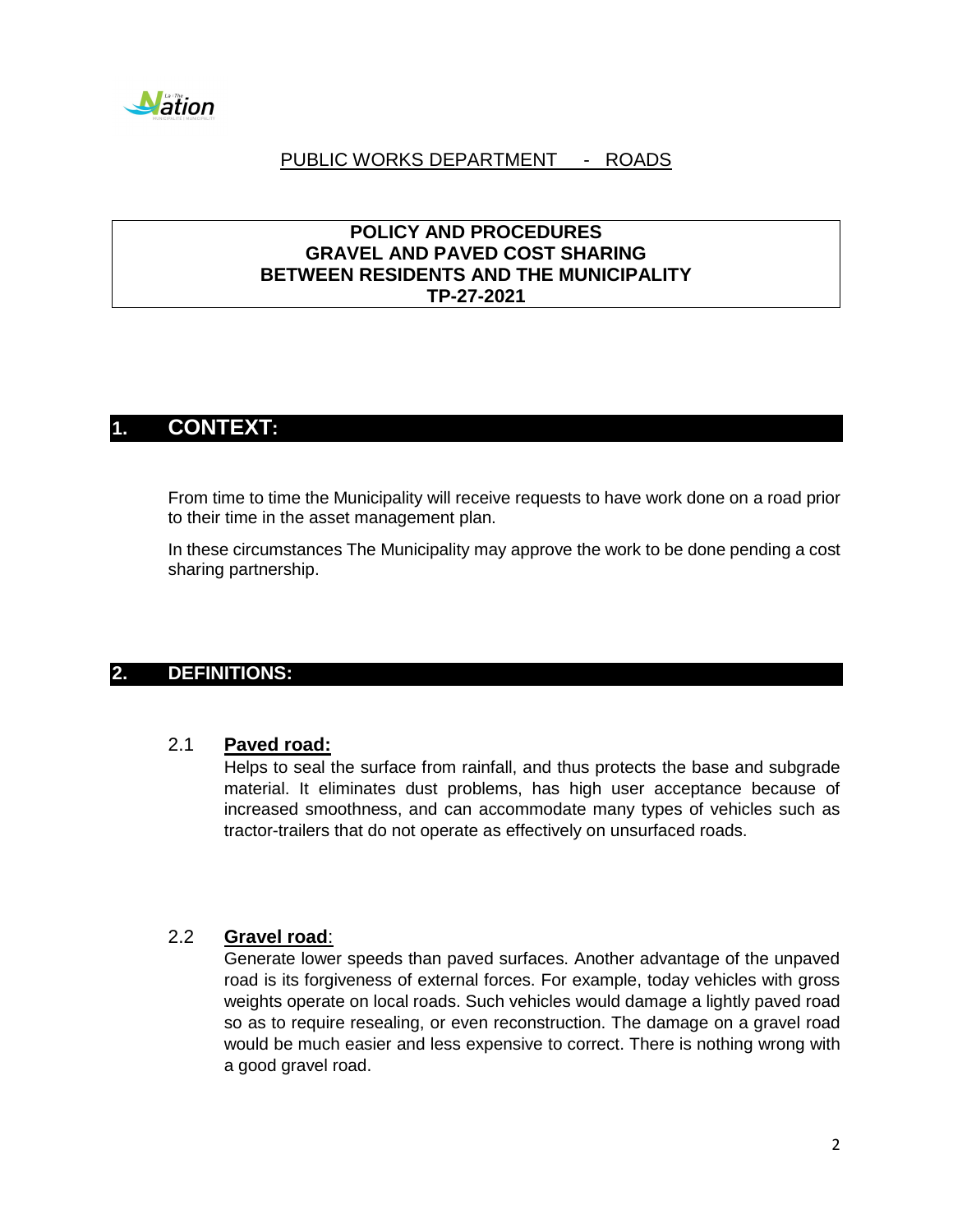

### **POLICY AND PROCEDURES GRAVEL AND PAVED COST SHARING BETWEEN RESIDENTS AND THE MUNICIPALITY TP-27-2021**

# **3. CRITERIA:**

- **A) If a** *gravel road* **section does not meet to the Asset Management Plan Threshold to rebuild and pave the said road and a request is put forward by a resident(s), the municipality may consider:**
	- 1. Request re-examination of the average daily traffic volumes (ADT) for the previous two years.
	- 2. View the present assessment of properties on the said road section. In the case of building permit that are in process the assessment maybe added to the calculation.
	- 3. Calculate the amount of taxes paid as established in section on the said road section; Based on the percentage of the budget related to the municipal contribution applied to the roads.
	- 4. Request the participation from the property owner (s) at 50% of cost and subtract the portion amount of municipal taxes being paid by the residents as established in section 3. a) 3. and to proceed under Local Improvement Act, R.S.O. 1990, section 26 to move forward.
	- 5. Evaluate the activities of agriculture, seasonal businesses or other interest.
	- 6. Road condition and evaluate the maintenance cost for the previous two years. (Labour, machine time, graveling, dust layer).
- **B) If a pave road section does not meet the Asset Management Threshold and is not scheduled in the upcoming budget to repave the road also a request is put forward by a resident(s), the same criteria should be also considered by the municipality stipulated in criteria A) from 1 to 6.**